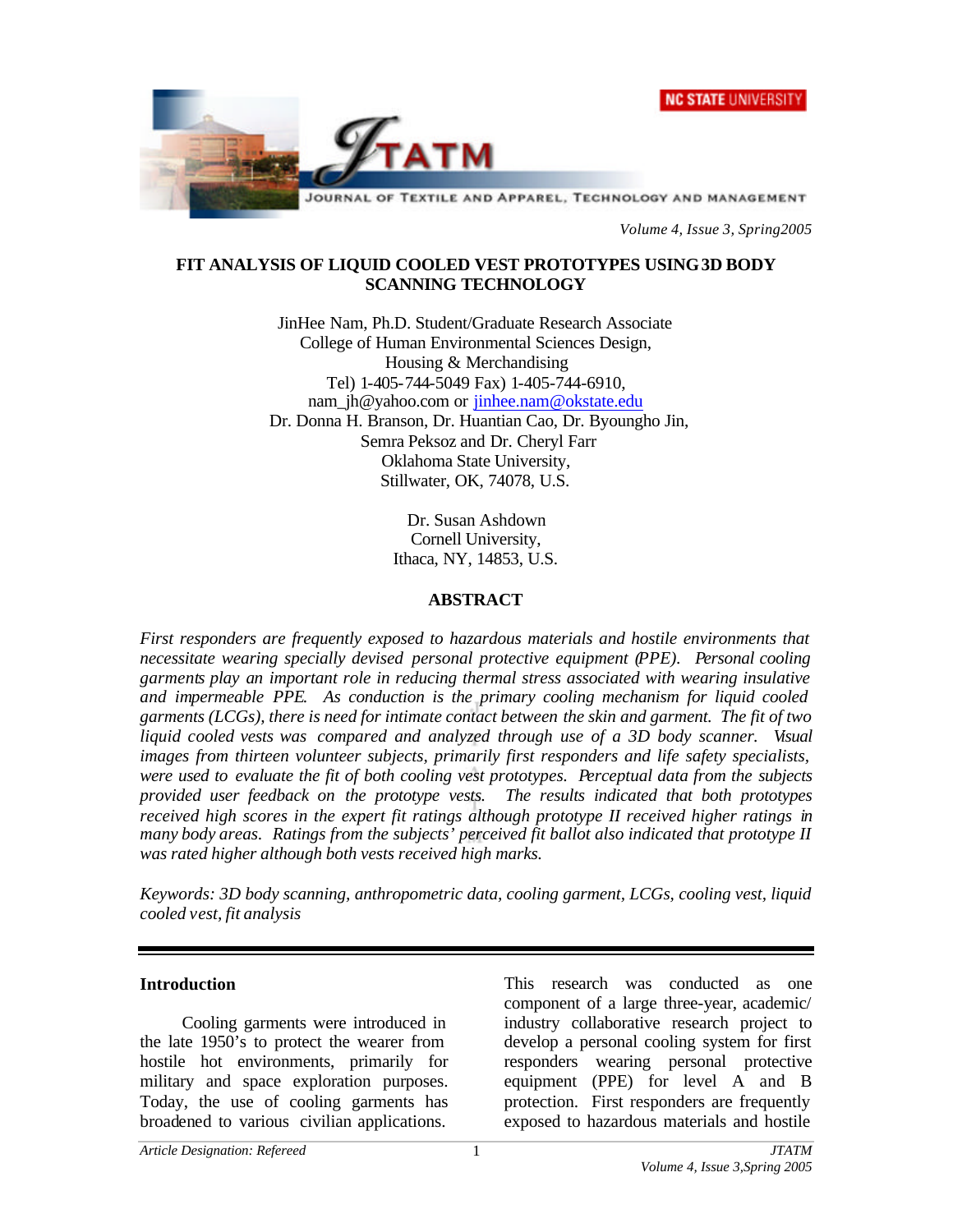environments including chemical and biological toxic materials necessitating personal protection with specially devised PPE. Due to the weight of auxiliary equipment such as the SCBA (Self-Contained Breathing Apparatus) respiratory system that is carried as well as to the impermeable and highly insulative characteristics of the PPE, the first responder's heat dissipative capacity is restricted which can cause an elevated core temperature working at even mild work rates and environmental temperatures.

Heat stress is potentially one of the critical causes of firefighters' fatal incidents. According to the Firefighter Fatality Retrospective Study by the U.S. Fire Administration (2000), overexertion/strain was identified as the cause of 46.4% of fatal firefighter injuries in 2000. This is consistent with the high incidence of deaths from heart attacks (44%) and accounts for nearly half of firefighter deaths. A personal cooling system can play an important role in decreasing a worker's heat stress by maintaining the wearer's body temperature at a safe level (Nunneley, 1970; Crockford & Lee, 1967; Duncan & Konz, 1975).

Several types of cooling garments are available in the marketplace including air cooled, solid coolant cooled and liquid cooled garments. All of these cooling garments have demonstrated considerable heat reduction capabilities. Liquid cooled garments (LCGs) show several advantages over other types of personal cooling garments including providing greater heat reduction as compared to air cooled personnel cooling systems (Nunneley, 1970). In addition, the liquid cooled garment has advantages in terms of desirable fit over the solid coolant cooled garment, since bulky solid coolant materials such as ice packs, gel packs and phase change materials can restrict the wearer's movement and impede garment fit through the torso area (Strydom, Mitchell, Rensburg, & Graan, 1973, 1974; Mucke, 1982).

Conduction, the primary cooling mechanism for LCGs, requires direct physical skin contact. Therefore, a well fitting garment that is in intimate contact with a greater amount of body surface area. provides more cooling than a garment covering less body surface area Maximizing skin contact for a three-dimensional human body with a tubed garment made from a two-dimensional pattern while minimizing restriction in movement and breathing is a challenge. Achieving a tight fit when massproducing a garment in a given set of sizes to fit many individuals is a greater challenge. Most cooling vest users are typically limited to specific populations like astronauts and pilots with the potential for custom-made vests. However, as cooling vests are adopted for a wider range of industrial and military applications, mass production of the vests is needed to acquire market feasibility. To fit a range of individuals with variation in body measurements at different body sites, application of relevant anthropometric data and technology is needed.

## **Purpose**

 $\rm J$ 

T A

T. M

The purpose of this study was to compare the fit of two prototype LCGs vests using visual image data acquired using a 3D body scanner. As an earlier step to this research a vest size classification system was developed based on existing anthropometric military data. This sizing system was used to modify the fit of a LCG prototype vest and an alternative LCG prototype vest created to test different design features than the original prototype (Nam, 2004). This manuscript focuses on the subsequent fit evaluation analysis of the two vests.

# **Method and Procedure**

## Subjects

Thirteen volunteer first responders from local area fire departments and life safety departments between the ages of 20 and 50 with chest sizes 42 to 46.5 inches were recruited to participate in the study. Only eight subjects met the desired size criteria, three were smaller including one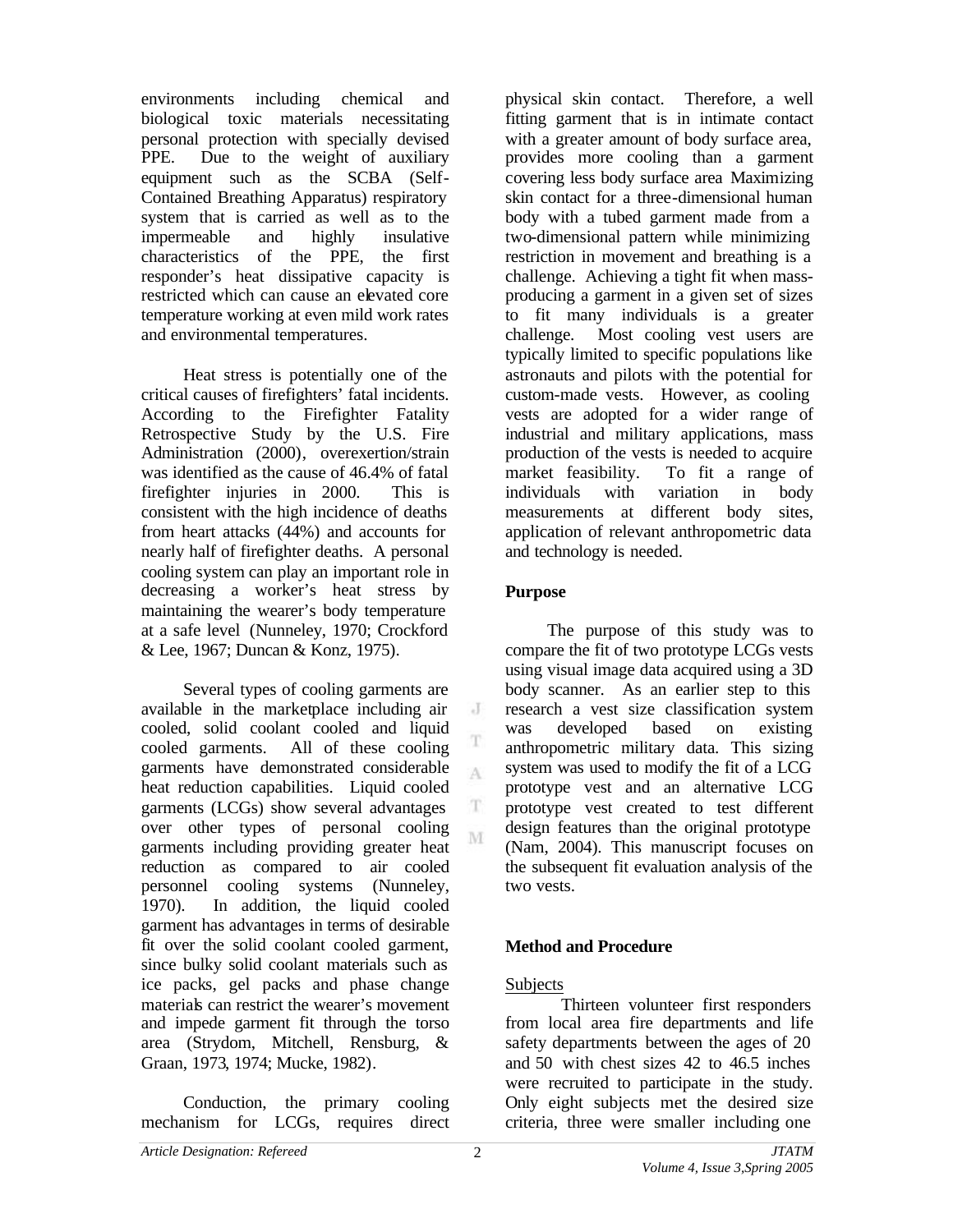woman and two were larger. The eight subjects who satisfied the size requirement consisted of six first responders (one emergency management coordinator/ volunteer firefighter, two firefighters, one firefighter/ paramedic, two firefighters/ emergency medical technician) and two male undergraduate university students. The students were recruited to increase the number of subjects. The research purpose and nature of the experiment was explained to the subjects and they signed the informed consent form.

## Independent Variables

Two independent variables, each with three levels, were manipulated in the 3 x 3 factorial design with repeated measures. The three garment treatments were minimally clothed (subjects wore shorts), prototype I and prototype II. Table 1 provides information on both prototypes. The three body positions, selected to be representative of body positions that first responders might assume when performing their work, were standing, bending and twisting.

|                                                                    | Prototype I                                                                                                                                                                                              | <b>Prototype II</b>                                                                                                                                                                                                                                             |
|--------------------------------------------------------------------|----------------------------------------------------------------------------------------------------------------------------------------------------------------------------------------------------------|-----------------------------------------------------------------------------------------------------------------------------------------------------------------------------------------------------------------------------------------------------------------|
| <b>Garment Style</b>                                               | Pullover style<br>$\bullet$                                                                                                                                                                              | Center front zipper closure<br>٠                                                                                                                                                                                                                                |
| <b>Fabric</b>                                                      | 80% polyester 20% Lycra®<br>$\bullet$<br>knit fabric, 0.58 mm (0.023?)<br>thickness (single layer)                                                                                                       | 80% polyester 20% Lycra®<br>$\bullet$<br>knit fabric, 1.16 mm (0.046?)<br>thickness (two layer bonded<br>fabrication)                                                                                                                                           |
| <b>Tubing</b>                                                      | PVC (Poly Vinyl Chloride) with<br>$\bullet$<br>3.96 mm (5/32?) outer<br>diameter, 2.38 mm (3/32?)<br>inner diameter, and 0.79 mm<br>(1/32?) thick                                                        | PVC (Poly Vinyl Chloride) with<br>$\bullet$<br>3.96 mm (5/32?) outer<br>diameter, 2.38 mm (3/32?)<br>inner diameter, and 0.79 mm<br>(1/32?) thick                                                                                                               |
| <b>Technique for</b><br>incorporating tubing<br>within the garment | Tubing web inserted between<br>outer and inner fabric layers<br>and anchored at the shoulder<br>and lower garment edge                                                                                   | Tubing adhered between two<br>$\bullet$<br>layers of fabric using heat,<br>pressure and a thermal<br>adhesive                                                                                                                                                   |
| <b>Design Features</b>                                             | Fabric stretch property<br>$\bullet$<br>available for accommodating<br>measurement range<br>Belt allowed waist adjustment<br>Lower side slit provided<br>$\bullet$<br>flexibility for larger individuals | Limited stretch following<br>$\bullet$<br>bonding process to create<br>composite<br>Velcro <sup>®</sup> shoulder for length<br>$\bullet$<br>adjustability<br>Side and back stretch panels<br>$\bullet$<br>for chest, waist and hip<br>circumference flexibility |
| <b>Adhesives</b>                                                   | Not used<br>$\bullet$                                                                                                                                                                                    | <b>Heat Sealed Adhesive</b><br>$\bullet$                                                                                                                                                                                                                        |
| Thread                                                             | 50/50 polyester/ cotton thread<br>$\bullet$                                                                                                                                                              | 50/50 polyester/ cotton thread<br>$\bullet$                                                                                                                                                                                                                     |

| Table 1. Design Features of Two Prototype Cooling Vests |  |
|---------------------------------------------------------|--|
|---------------------------------------------------------|--|

#### Dependent Variables

To evaluate vest fit, body measurement data from the 3D scans, perceived fit evaluation data by the test subjects, and visual fit evaluation data as judged by an expert panel using the 3D visual scans were used. First, measurement data for five critical body sites for an existing army anthropometric database (Gordon et al.,1989) and the sample were compared to see whether the army database

was an appropriate data source for the user group. Second, a perceived fit evaluation ballot consisting of ten items was used to acquire feedback from the subjects regarding wearing comfort. A 5-point response scale was used to answer the first nine items. Questions 1 to 4 requested information on wearing comfort, flexibility, tightness, and movement restriction. Questions 5 to 7 addressed donning and doffing and fit adjustment, question 8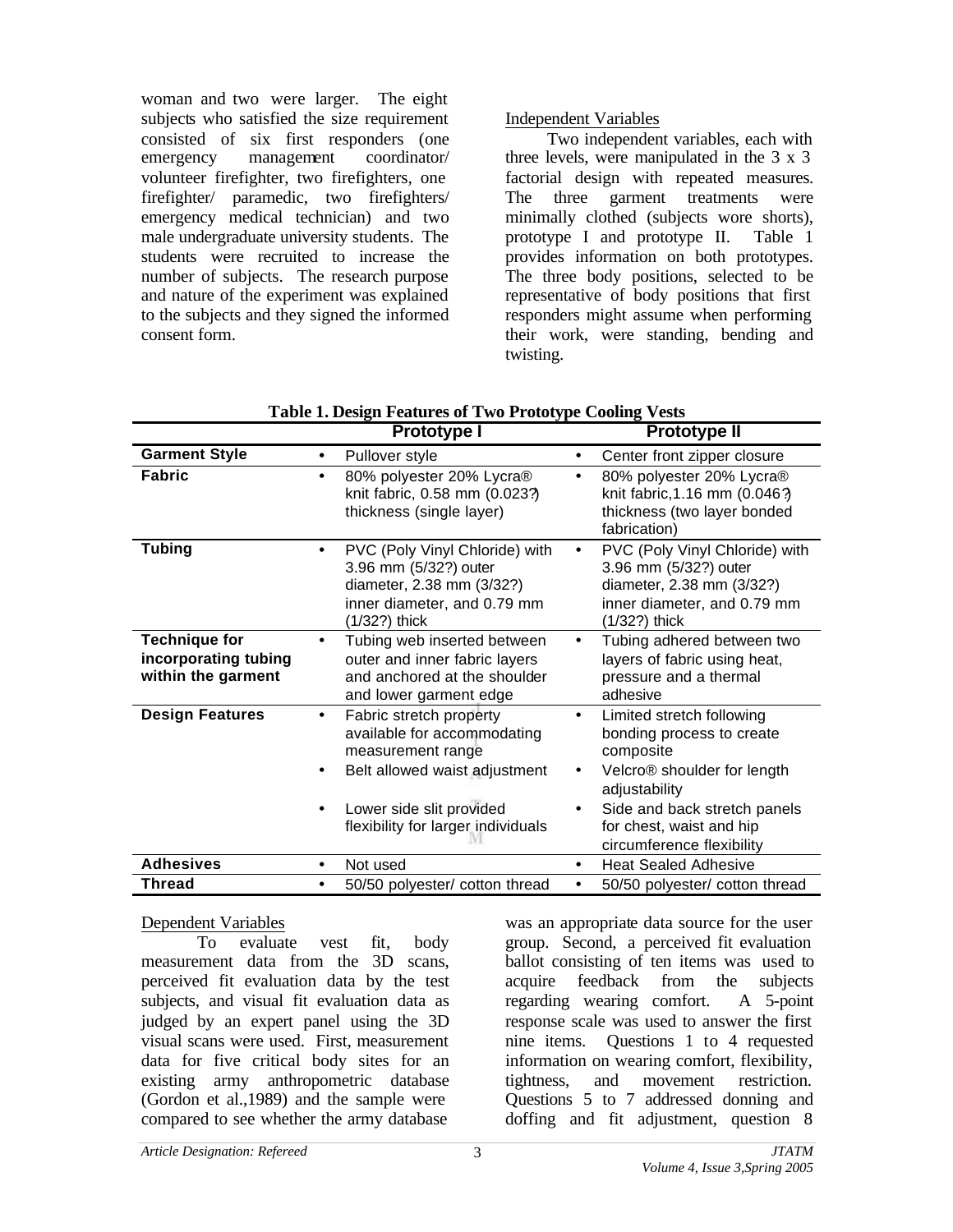focused on vest design and question 9 addressed overall garment design evaluation. An open-ended question on overall garment comfort was the tenth item. Third, the 3D body scan images were evaluated by a three person expert panel using a visual fit evaluation ballot developed for this project. The torso was segmented into 36 areas: neckline, shoulder, armscye, upper chest, chest, midriff, waist and lower torso areas in the front; neckline, armscye, shoulder blade, mid back, waist back and lower back torso in the back; and underarm,

midriff, waist and lower torso areas for the side. Evaluations of both the right and left sides were completed since it seemed reasonable that bilateral differences could exist due to the three body poses. Each rater independently viewed 3D images of each subject for these evaluations. The rater could rotate each image to view interactively from all sides, and could zoom in to view details of the vests (see Figure 1). Arms and heads were removed from the scans so that all areas of the torso could be viewed clearly.



#### **Figure 1: Screen capture images from the 3D scans showing the minimally clothed, Prototype I, and Prototype II scans of a participant in the twisting position.**

A m.

M

#### Testing Protocol

Upon arrival at the Body Scanning Laboratory, each subject was given an introduction to the study objectives, protocol, instruments and informed consent form. After signing the consent form, each subject donned a pair of knit shorts over their ordinary underwear, entered the scanning chamber and assumed the anatomical standing position for the first scan. Eight cameras and four eye-safe lasers at the corners of the scanning chamber captured about 300,000 body data points for each scan within 12 seconds. In total, nine scans were taken of each subject following a predetermined experimental sequence of garment treatments (knit shorts only and two test garments) and position treatments (standing position and two working positions). To minimize presentation bias, the order of wearing prototypes I and II was alternated so that half of the subjects wore prototype I first and the other half wore prototype II first. Since maintaining a consistent position for each scan was a considerable challenge, foot positions were marked on the platform in the scanner and other positioning devices were used to establish hand positions. Subjects were asked to place their feet and hands on the pre-marked positions. The subjects were also asked to straighten their limbs as much as possible and to focus their eyes on a predetermined position and to maintain a consistent position.

After all body scans were completed, the researcher measured each subject's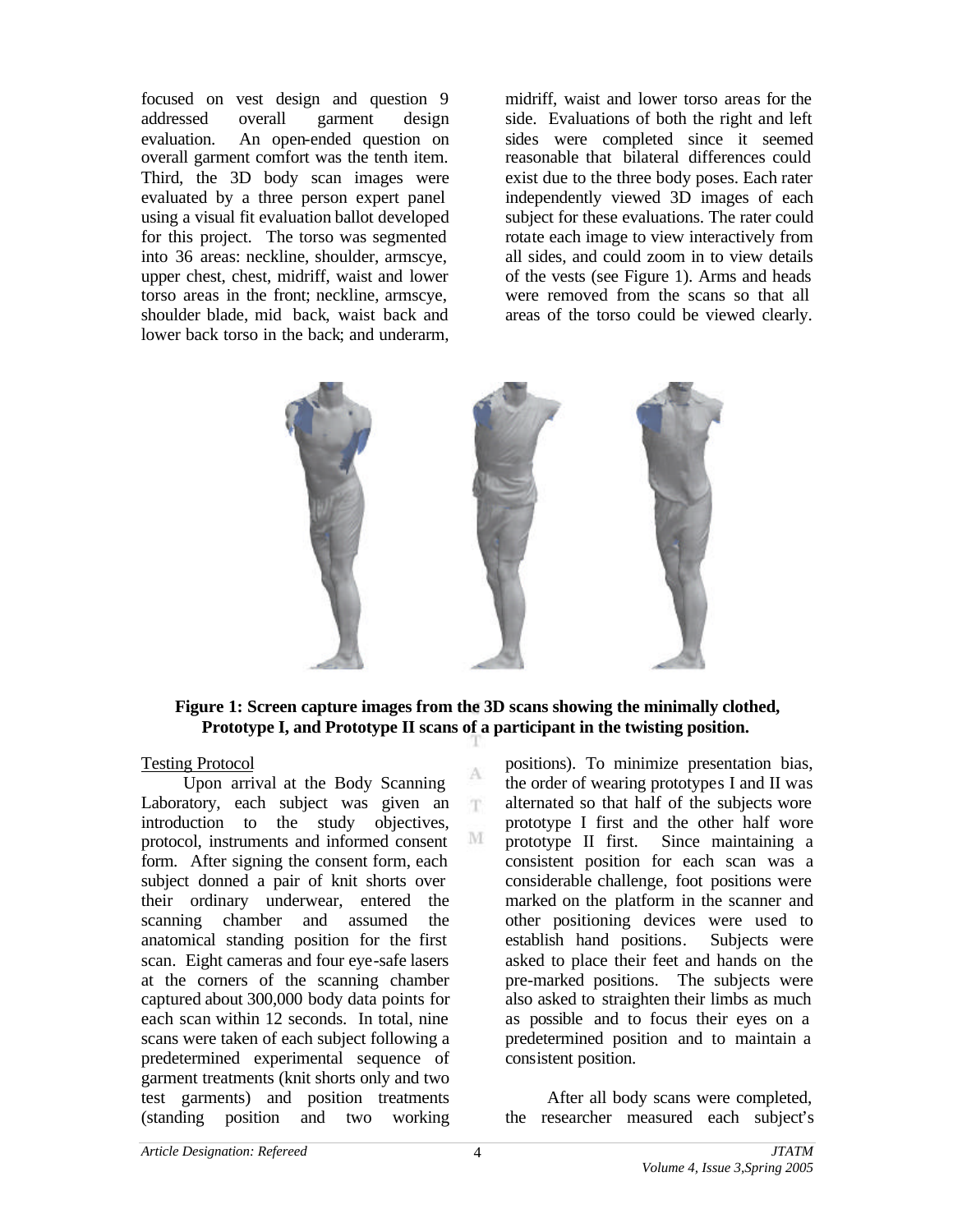weight and height and recorded the data. Each subject filled out two perceived fit ballots, one for each prototype. Subjects were given \$30 and a rotating movie file of one of their scans as compensation for their participation.

## **Results**

Body Measurement Data Analyses: Comparison of Anthropometric Data *Hypothesis 1: There will be no significant difference between the army personnel database measurements and the measurements of the sample in regard to: chest circumference, waist circumference, hip circumference, shoulder length and back waist length.*

Data from 117 subjects whose ages were between 31 and 48 from a 1988 military anthropometric database (Gordon et al.,1989) were used as an alternative for the user population. To determine if there was a significant difference between the two groups at any of the five body sites, an independent T-test was used, since the army personnel and the subject group were independent groups. Table 2 shows these results. Levene's Test for Equality of Variance showed more than .005 for each body measurement (chest circumference  $=$ 0.544, waist circumference  $= 0.145$ , hip (buttock) circumference  $= 0.425$ , waist back length=  $0.540$ , shoulder length =  $0.186$ ), thus the army personnel group and the subject group were regarded as having equal variances in each of the five body measurements. T-test for equality of means showed that there were no significant differences between the five sets of measurements for the two groups. Thus, the army database was an adequate substitute for the first responder sample.

|                             |               | N   | Min. | Max. | Mean    | SD    |      | P    |
|-----------------------------|---------------|-----|------|------|---------|-------|------|------|
|                             | Army          | 117 | 1067 | 1174 | 1107.26 | 27.07 |      |      |
| <b>Chest Circumferences</b> | Database      |     |      |      |         |       | 0.84 | 0.40 |
|                             | Subject Group | 8   | 1054 | 1140 | 1098.88 | 32.63 |      |      |
|                             | Army          | 117 | 865  | 1173 | 1000.96 | 56.27 |      |      |
| <b>Waist Circumferences</b> | Database      |     |      |      |         |       | 0.62 | 0.54 |
|                             | Subject Group | 8   | 906  | 1060 | 987.96  | 69.53 |      |      |
| Hip (Buttock)               | Army          | 117 | 969  | 1239 | 1064.42 | 41.83 |      |      |
| circumferences              | Database      |     |      |      |         |       | 1.07 | 0.29 |
|                             | Subject Group | 8   | 906  | 1096 | 1047.63 | 60.75 |      |      |
|                             | Army          | 117 | 440  | 571  | 507.33  | 29.38 |      |      |
| Waist Back Length           | Database      |     |      |      |         |       | 1.61 | 0.11 |
|                             | Subject Group | 8   | 454  | 518  | 490.25  | 24.04 |      |      |
|                             | Army          | 117 | 114  | 183  | 151.62  | 12.79 |      |      |
| Shoulder Length             | Database      |     |      |      |         |       | 0.45 | 0.65 |
|                             | Subject Group | 8   | 144  | 163  | 153.69  | 7.79  |      |      |

| Table 2. T-test Results for Five Critical Body Sites between Army Personnel Group and |
|---------------------------------------------------------------------------------------|
| <b>Sample Group</b>                                                                   |

## Unit:mm

Perceived Fit Evaluation Data Analyses *Hypothesis 2: There will be no significant difference in subjects' fit perceptions between prototype I and prototype II.*

The perceived fit responses to ten identified questions about each prototype were analyzed to compare the wearers' responses for each prototype. Paired sample T-tests, assuming equal variances, were used

to determine if a significant difference in ratings between the two prototypes existed for each question. Significant differences were not found for any of the questions related to wearing comfort and adjustability as shown in Table 3. However, for questions 5 and 6 (donning and doffing) and question 9 (overall preference), significant differences were found with subjects rating prototype II higher than prototype I.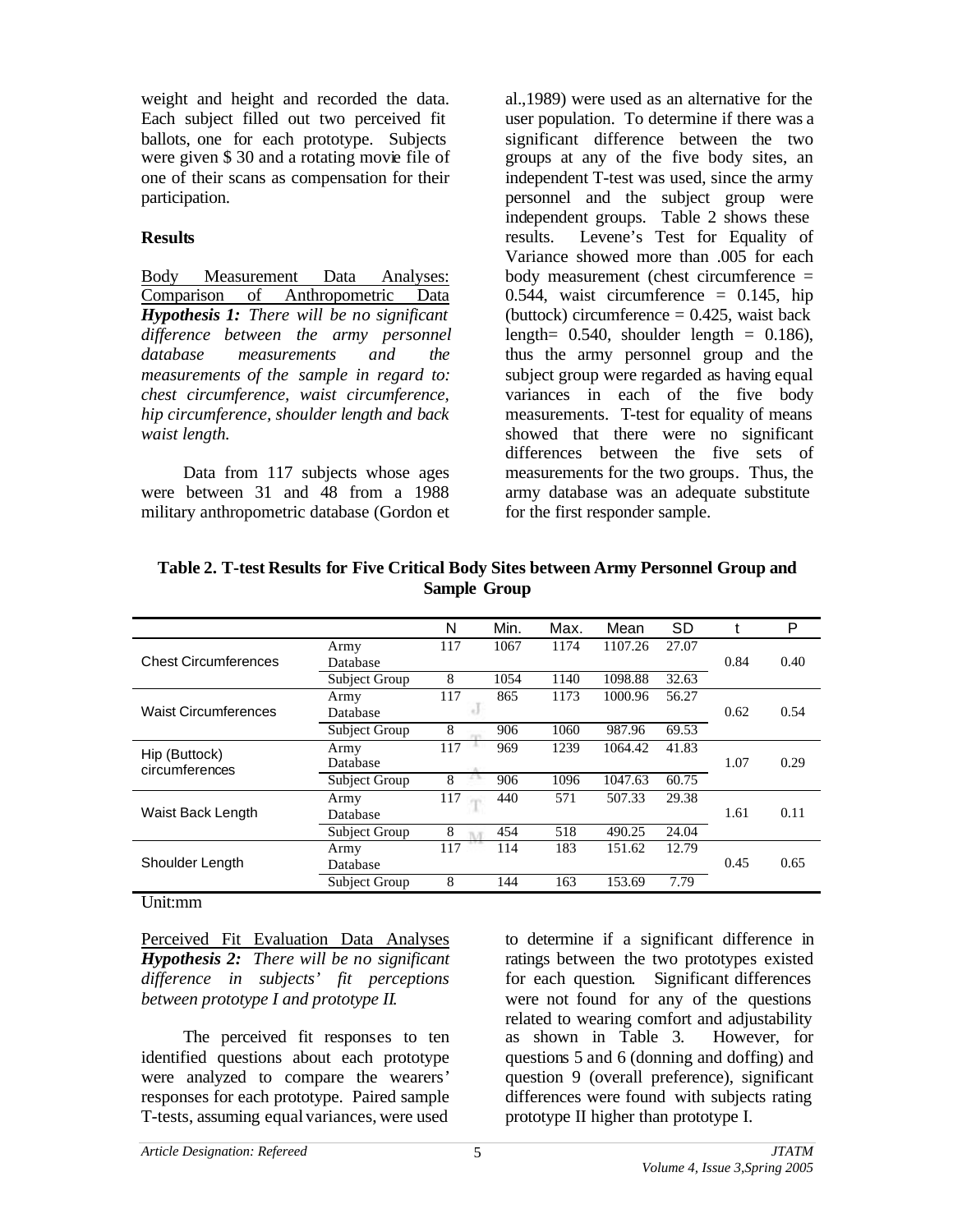| Question                                     | Prototype                           | N              | $M^a$                       | <b>SD</b> | $\mathbf t$ | p         |
|----------------------------------------------|-------------------------------------|----------------|-----------------------------|-----------|-------------|-----------|
|                                              | Prototype I (Pullover               | 8              | 4.0                         | 0.54      |             |           |
| 1. This garment is comfortable.              | Style)                              |                | $\boldsymbol{0}$            |           | 0.552       | 0.598     |
|                                              | Prototype II (Vest Style)           | $\overline{8}$ | $\overline{3.7}$            | 1.28      |             |           |
|                                              |                                     | $\overline{8}$ | 5                           |           |             |           |
|                                              | Prototype I (Pullover               |                | 4.0                         | 0.00      |             |           |
| 2. This garment is flexible.                 | Style)                              |                | $\boldsymbol{0}$            |           |             | 0.732     |
|                                              | Prototype II (Vest Style)           | 8              | 4.1                         | 0.99      | 0.357       |           |
|                                              |                                     |                | $\ensuremath{\mathfrak{Z}}$ |           |             |           |
|                                              | Prototype I (Pullover               | $\overline{8}$ | 3.7                         | 0.71      |             |           |
| 3. This garment is not too tight.            | Style)                              |                | 5                           |           |             | 0.170     |
|                                              | Prototype II (Vest Style)           | 8              | 4.0                         | 0.76      | 1.528       |           |
|                                              |                                     |                | $\mathbf{0}$                |           |             |           |
| 4. This garment doesn't restrict my          | Prototype I (Pullover               | $\overline{8}$ | 3.8                         | 0.64      |             | 1.000     |
|                                              | Style)                              |                | 8                           |           | 0.000       |           |
| movement.                                    | Prototype II (Vest Style)           | 8              | 3.8                         | 0.99      |             |           |
|                                              |                                     |                | 8                           |           |             |           |
| 5. This garment is easy to put on.           | Prototype I (Pullover               | 7              | 2.5                         | 0.79      |             |           |
|                                              | Style)                              |                | 7                           |           | 4.583       | $0.004**$ |
|                                              | Prototype II (Vest Style)           | 7              | 4.5<br>7                    | 0.53      |             |           |
|                                              | Prototype I (Pullover               | $\overline{8}$ | 2.6                         | 0.92      |             |           |
|                                              |                                     |                |                             |           |             |           |
| 6. This garment is easy to take off.         | Style)<br>Prototype II (Vest Style) | $\overline{8}$ | 3<br>4.5                    | 0.54      | 4.255       | $0.004**$ |
|                                              |                                     |                |                             |           |             |           |
|                                              | Prototype I (Pullover               | 8              | $\boldsymbol{0}$<br>3.6     | 0.52      |             |           |
| 7. Adjusting the garment to fit me was       | Style)                              |                | 3                           |           |             |           |
| easy.                                        | Prototype II (Vest Style)           | 8              | 4.1                         | 0.83      | 1.528       | 0.170     |
|                                              |                                     |                | $\ensuremath{\mathfrak{Z}}$ |           |             |           |
|                                              | Prototype I (Pullover               | 8              | 3.5                         | 0.93      |             |           |
|                                              | Style)                              |                | $\boldsymbol{0}$            |           |             |           |
| 8. I really like the design of this garment. | Prototype II (Vest Style)           | 8              | 3.7                         | 0.71      | 0.683       | 0.516     |
|                                              |                                     |                | $\sqrt{5}$                  |           |             |           |
|                                              | Prototype I (Pullover               | 8              | 2.6                         | 0.92      |             |           |
| 9. Overall, I really like the design of this | Style)                              |                | 2                           |           |             |           |
| vest.                                        | Prototype II (Vest Style)           | $\overline{8}$ | 4.0                         | 0.76      | 2.986       | $0.020*$  |
|                                              |                                     |                | $\boldsymbol{0}$            |           |             |           |

## **Table 3. T-test Results of Wearers' Perceived Fit and Comfort Ratings of the Prototype Vests**

<sup>a</sup> On a 5-point response scale with 1= Strongly Disagree, 2 = Disagree, 3= Neutral, 4=Agree, 5= Strongly Agree.  ${}^*p = 0.05$   ${}^*p = 0.01$ 

#### Visual Fit Evaluation Data Analyses

*Hypotheses 3-5: There will be no significant difference in the expert panels' fit evaluations between prototype I and prototype II in the standing position, bending position and twisting position.*

A visual fit evaluation instrument was created by the researchers that segmented the torso into 36 areas, 16 front segments, 12 back segments and 8 side segments. Each panel member was asked to indicate the extent of their agreement/ disagreement with

the goodness of fit for all 36 torso segments using a 5-point response scale with 5 representing "strongly agree" and 1 representing "strongly disagree" for each item. The three-person university expert panel, consisting of two design faculty members and one doctoral student, rated the fit of each subject for 36 body segments for both prototypes in the three positions. Thus, a total of 5,184 ratings (3 raters x 8 subjects x 36 segments x 2 prototypes x 3 body positions) were obtained.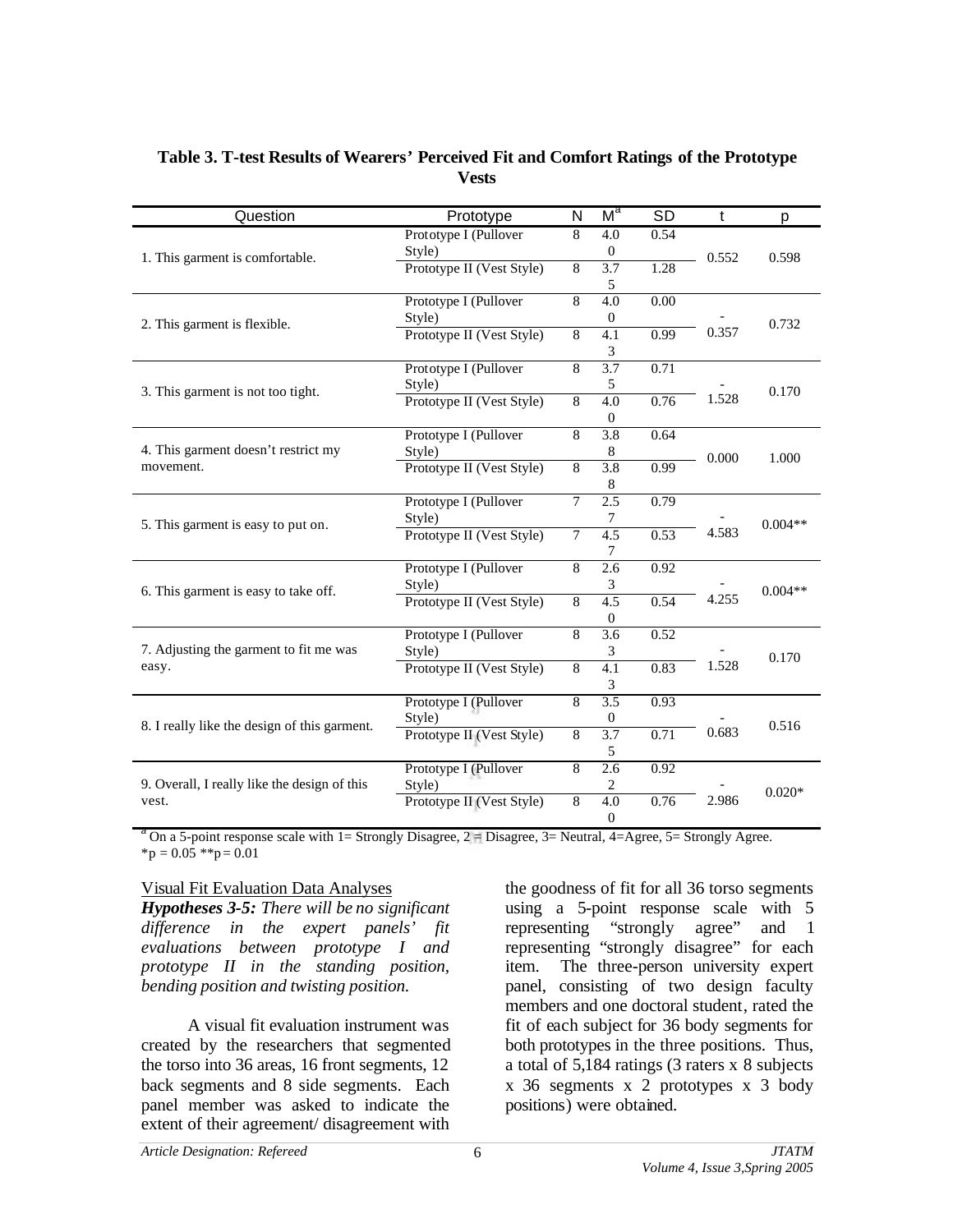#### T-test Results

T-tests were done to determine whether there were significant differences between the mean ratings for prototypes I and II for each segment in each position. The significant T-test results for the standing position are given in Table 4. In the standing position, significant differences were found for 20 of the 36 segments (56%) including the front shoulder, front upper chest, front midriff, front lower torso, side right waist, side lower torso, back neckline, back right armscye, back left shoulder blade, mid back and the back torso area. For 19 of the 20 segments, prototype II received

significantly higher ratings than prototype I. Prototype I received a significantly higher rating in the right side waist area, probably due to the be lt. Of the remaining 16 items that were not significantly different, two means were higher for prototype I, namely left and right waist back, probably due to the belt. Examination of the 72 means (36 for Prototype I and 36 for Prototype II) showed 40 (55.6%) areas were above 4.0 (41.9%), 30 were between 3.0 and 3.99, and only 2 (2.8%) were below 3.0. Thus in the standing position, the ratings for both prototypes were relatively high.

**Table 4. Significant T-test Results for the Standing Position by the Expert Panel's Evaluation**

| Item                                               | Prototype           | N               | M    | <b>SD</b> | $\mathbf t$ | p         |  |
|----------------------------------------------------|---------------------|-----------------|------|-----------|-------------|-----------|--|
| 3. The vest fits well in the front right shoulder. | Prototype I         | 24              | 3.95 | 0.86      | $-2.84$     | $0.009**$ |  |
|                                                    | Prototype II        | 24              | 4.33 | 0.87      |             |           |  |
| 4. The vest fits well in the front left shoulder.  | Prototype I         | 24              | 3.71 | 0.91      | $-3.69$     | $0.001**$ |  |
|                                                    | Prototype II        | 24              | 4.29 | 0.81      |             |           |  |
| 7. The vest fits well in the front right upper     | Prototype I         | 24              | 3.88 | 1.15      | $-2.88$     | $0.008**$ |  |
| chest.                                             | Prototype II        | 24              | 4.33 | 0.81      |             |           |  |
| 8. The vest fits well in the front left upper      | Prototype I         | 24              | 3.54 | 1.10      | $-4.63$     | $0.000**$ |  |
| chest.                                             | Prototype II        | 24              | 4.30 | 0.95      |             |           |  |
| 11. The vest fits well in the front right midriff. | Prototype I         | 24              | 3.96 | 1.00      | $-3.98$     | $0.001**$ |  |
|                                                    | Prototype II        | 24              | 4.54 | 0.66      |             |           |  |
| 12. The vest fits well in the front left midriff.  | Prototype I         | 24              | 3.96 | 1.00      | $-3.98$     | $0.001**$ |  |
|                                                    | Prototype II        | 24              | 4.54 | 0.66      |             |           |  |
| 15. The vest fits well in the front right lower    | Prototype I         | 23              | 2.83 | 1.13      | $-6.26$     | $0.000**$ |  |
| torso.                                             | Prototype II        | 23              | 3.79 | 0.98      |             |           |  |
| 16. The vest fits well in the front left lower     | Prototype I         | 23              | 2.71 | 1.20      | $-6.40$     | $0.000**$ |  |
| torso.                                             | <b>Prototype II</b> | $\overline{23}$ | 3.79 | 0.98      |             |           |  |
| 19. The vest fits well in the right side waist.    | Prototype I         | 24              | 4.58 | 0.65      | 2.15        | $0.043*$  |  |
|                                                    | Prototype II        | 24              | 4.41 | 0.78      |             |           |  |
| 20. The vest fits well in the right side lower     | Prototype I         | 24              | 3.54 | 1.10      | $-5.03$     | $0.000**$ |  |
| torso.                                             | Prototype II        | 24              | 4.25 | 0.74      |             |           |  |
| 24. The vest fits well in the left side lower      | Prototype I         | 24              | 3.42 | 1.02      | $-5.47$     | $0.000**$ |  |
| torso.                                             | Prototype II        | 24              | 4.38 | 0.71      |             |           |  |
| 25. The vest fits well in the left back neckline.  | Prototype I         | 22              | 3.50 | 0.98      | $-5.00$     | $0.000**$ |  |
|                                                    | Prototype II        | $\overline{22}$ | 4.33 | 1.05      |             |           |  |
| 26. The vest fits well in the right back neckline. | Prototype I         | 24              | 3.50 | 0.98      | $-5.79$     | $0.000**$ |  |
|                                                    | Prototype II        | 24              | 4.38 | 0.92      |             |           |  |
| 27. The vest fits well in the left back armscye.   | Prototype I         | 23              | 4.21 | 0.90      | $-2.58$     | $0.017*$  |  |
|                                                    | Prototype II        | 23              | 4.57 | 0.66      |             |           |  |
| 28. The vest fits well in the right back armscye.  | Prototype I         | 24              | 4.12 | 0.90      | $-2.85$     | $0.009**$ |  |
|                                                    | <b>Prototype II</b> | 24              | 4.54 | 0.66      |             |           |  |
| 29. The vest fits well in the left shoulder blade. | Prototype I         | 24              | 4.21 | 0.98      | $-2.84$     | $0.009**$ |  |
|                                                    | Prototype II        | 24              | 4.58 | 0.58      |             |           |  |
| 31. The vest fits well in the left mid back.       | Prototype I         | 24              | 3.96 | 0.69      | $-3.11$     | $0.005**$ |  |
|                                                    | Prototype II        | 24              | 4.42 | 0.58      |             |           |  |
| 32. The vest fits well in the right mid back.      | Prototype I         | 24              | 3.88 | 0.68      | $-2.94$     | $0.007**$ |  |
|                                                    | Prototype II        | 24              | 4.38 | 0.65      |             |           |  |
| 35. The vest fits well in the left lower back      | Prototype I         | 24              | 3.25 | 1.33      | $-2.56$     | $0.017**$ |  |
| torso.                                             | Prototype II        | 24              | 3.58 | 1.18      |             |           |  |

*Article Designation: Refereed JTATM*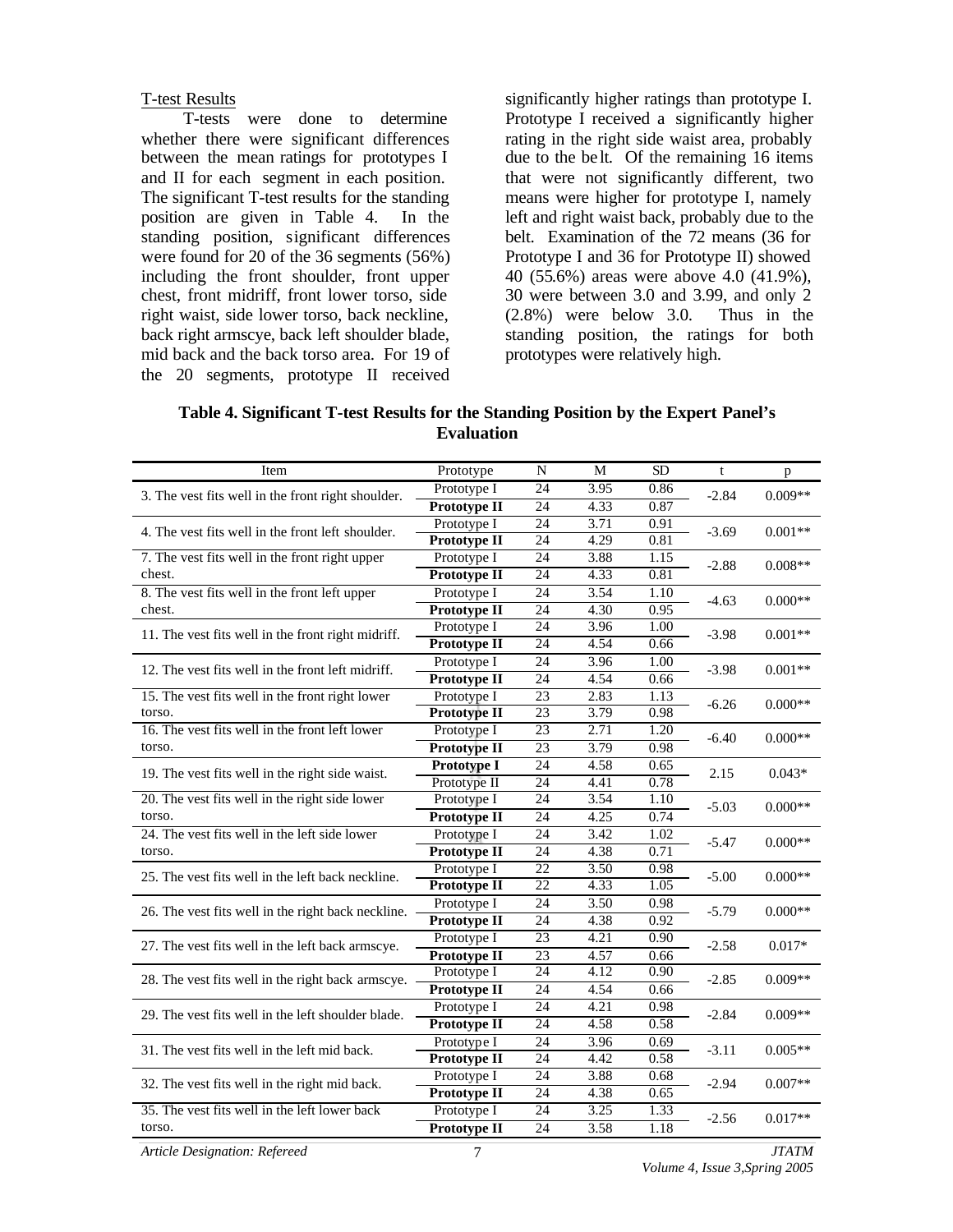| The vest fits well in the right lower back<br>36. | Prototype    | 24 | .29 | -4.53 | $0.029**$ |
|---------------------------------------------------|--------------|----|-----|-------|-----------|
| torso.                                            | Prototype II | 24 | .   |       |           |

N=24 (3 raters x 8 subjects)

On a 5-point response scale with  $1=$  Strongly Disagree,  $2=$  Disagree,  $3=$  Neutral,  $4=$  Agree,  $5=$  Strongly Agree  ${}^{\ast}p = 0.05$   ${}^{\ast}{}^{\ast}p = 0.01$ 

 In the bending position (Table 5), a significant difference was found for 19 of the 36 (53%) segments including the front neckline, front shoulder, front armscye, front waist, front lower torso, left side under arm, side midriff, side lower torso, mid back and back torso area. For 16 of the 19 segments, the three independent raters rated the fit of prototype II significantly better than prototype I. For 3 out of 19 segments (front right waist, front left waist, and left under arm), the raters rated the fit of prototype I significantly higher than prototype II, probably due to the belt. Examination of the 72 means (36 for Prototype Y and 36 for Prototype II) showed 43 or almost 60% above 4.0, 25 or 34.7% were between 3.0 and 3.99, and only 4 (5.6%) were between 3.0. Thus, in the bending position, the ratings for both prototypes were quite high.

### **Table 5. Significant T-test Results for the Bending Position by the Expert Panel's Evaluation**

| Ouestion                                          | Prototype           | N               | M    | <b>SD</b> | $\mathbf{t}$ | p         |
|---------------------------------------------------|---------------------|-----------------|------|-----------|--------------|-----------|
| 1. The vest fits well in the front right          | Prototype I         | $\overline{23}$ | 2.86 | 0.76      | $-3.166$     | $0.004**$ |
| neckline.                                         | Prototype II        | 23              | 3.39 | 0.72      |              |           |
| 2. The vest fits well in the front left neckline. | Prototype I         | 23              | 2.74 | 0.92      | $-3.185$     | $0.004**$ |
|                                                   | Prototype II        | 23              | 3.39 | 0.72      |              |           |
| 3. The vest fits well in the front right          | Prototype I         | 24              | 3.63 | 1.10      | $-4.338$     | $0.000**$ |
| shoulder.                                         | Prototype II        | 24              | 4.38 | 0.65      |              |           |
| 4. The vest fits well in the front left shoulder. | Prototype I         | 24              | 3.54 | 1.06      | $-4.656$     | $0.000**$ |
|                                                   | <b>Prototype II</b> | 24              | 4.33 | 0.64      |              |           |
| 5. The vest fits well in the front right          | Prototype I         | 24              | 3.75 | 1.30      | $-3.037$     | $0.006**$ |
| armscye.                                          | Prototype II        | 24              | 4.23 | 1.18      |              |           |
| 6. The vest fits well in the front left armsye.   | Prototype I         | 24              | 3.79 | 1.25      | $-3.607$     | $0.001**$ |
|                                                   | Prototype II        | 24              | 4.27 | 1.03      |              |           |
| 13. The vest fits well in the front right waist.  | Prototype I         | 24              | 4.67 | 0.48      | 2.541        | $0.018*$  |
|                                                   | Prototype II        | 24              | 4.21 | 0.93      |              |           |
| 14. The yest fits well in the front left waist.   | Prototype I         | 23              | 4.65 | 0.49      | 2.554        | $0.018*$  |
|                                                   | Prototype II        | 23              | 4.17 | 0.93      |              |           |
| 15. The vest fits well in the front right lower   | Prototype I         | 23              | 2.91 | 0.49      | $-7.772$     | $0.000**$ |
| torso.                                            | <b>Prototype II</b> | 23              | 4.26 | 0.94      |              |           |
| 16. The vest fits well in the front left lower    | Prototype I         | 23              | 2.87 | 1.00      | $-7.955$     | $0.000**$ |
| torso.                                            | <b>Prototype II</b> | 23              | 4.26 | 0.86      |              |           |
| 18. The vest fits well in the right side midriff. | Prototype I         | 24              | 3.79 | 0.88      | $-4.303$     | $0.000**$ |
|                                                   | Prototype II        | 24              | 4.50 | 0.59      |              |           |
| 20. The vest fits well in the right side lower    | Prototype I         | 24              | 3.04 | 0.75      | $-10.343$    | $0.000**$ |
| torso.                                            | Prototype II        | 24              | 4.67 | 0.48      |              |           |
| 21. The vest fits well in the left side under     | Prototype I         | 24              | 4.00 | 1.35      | 2.882        | $0.008**$ |
| arm.                                              | Prototype II        | 24              | 3.54 | 1.31      |              |           |
| 22. The vest fits well in the left side midriff.  | Prototype I         | 24              | 3.71 | 1.20      | $-2.077$     | $0.049*$  |
|                                                   | Prototype II        | 24              | 4.21 | 0.88      |              |           |
| 24. The vest fits well in the left side lower     | Prototype I         | 24              | 3.17 | 0.82      | $-5.412$     | $0.000**$ |
| torso.                                            | Prototype II        | 24              | 4.54 | 0.72      |              |           |
| 31. The vest fits well in the left mid back.      | Prototype I         | 24              | 4.54 | 0.66      | $-2.598$     | $0.016*$  |
|                                                   | <b>Prototype II</b> | 24              | 4.83 | 0.38      |              |           |
| 32. The vest fits well in the right mid back.     | Prototype I         | 24              | 4.50 | 0.72      | $-2.598$     | $0.016*$  |
|                                                   | Prototype II        | 24              | 4.79 | 0.41      |              |           |
| 35. The vest fits well in the left lower back     | Prototype I         | 24              | 3.38 | 1.06      | $-3.635$     | $0.001**$ |
| torso.                                            | Prototype II        | 24              | 4.08 | 0.88      |              |           |

*Article Designation: Refereed JTATM*

The prototype which acquired higher ratings is marked in bold type.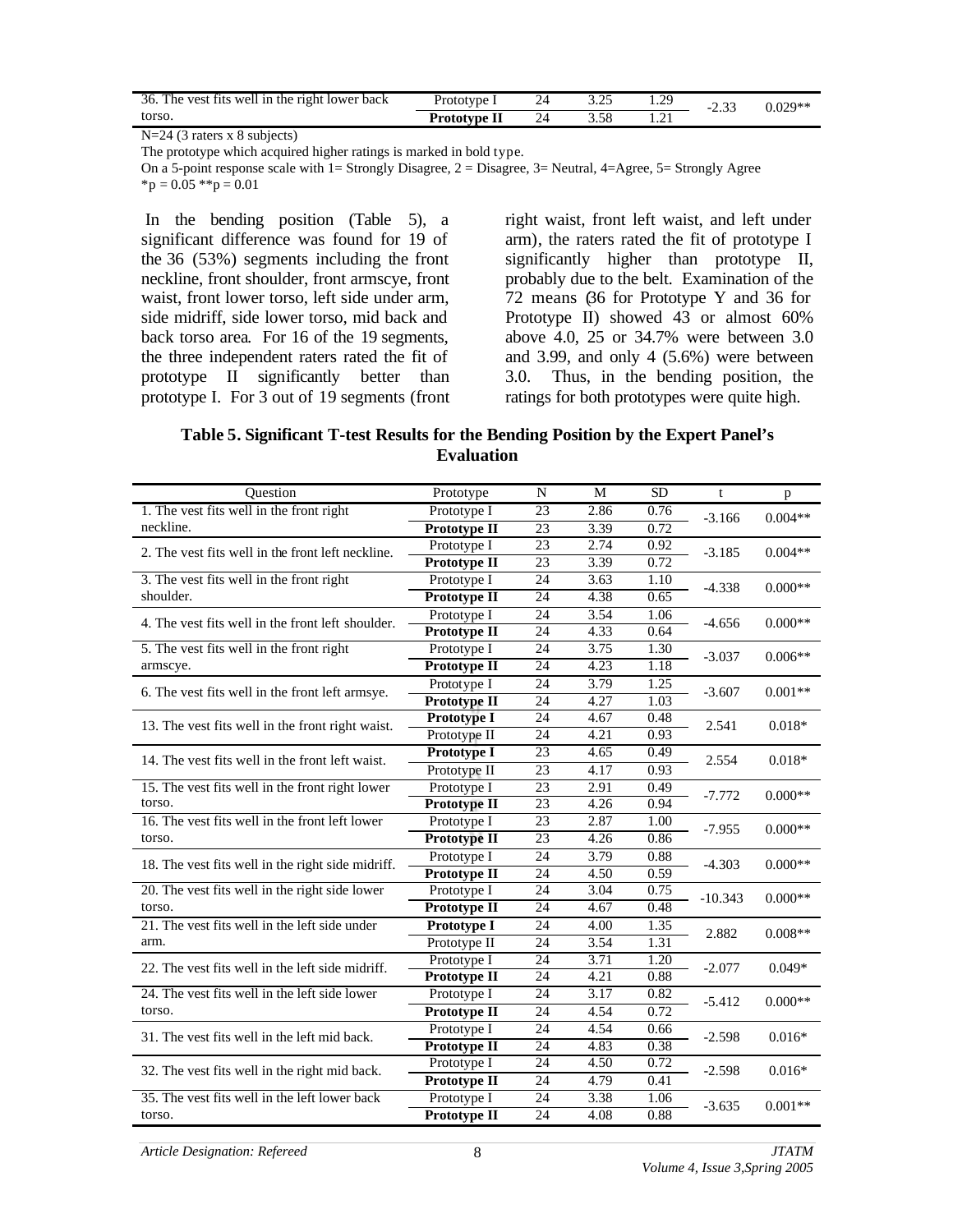| 36. The vest fits well in the right lower back | Prototype I         | 24 | 3.42 | .06 | $-4.623$ | $0.000**$ |
|------------------------------------------------|---------------------|----|------|-----|----------|-----------|
| torso.                                         | <b>Prototype II</b> | 24 |      |     |          |           |

N=24 (3 raters x 8 subjects)

On a 5-point response scale with  $1=$  Strongly Disagree,  $2=$  Disagree,  $3=$  Neutral,  $4=$  Agree,  $5=$  Strongly Agree  ${}^{\ast}p = 0.05$   ${}^{\ast}{}^{\ast}p = 0.01$ 

In the twisting position (Table 6), a significant difference was found for 12 of the 36 (33%) segments including the front neckline, front shoulder, front waist, front lower torso, left side under arm, right side midriff and side lower torso area. For nine of the 12 segments, the three independent raters rated the fit of prototype II significantly better than prototype I. For three of the 36 segments, the raters rated the fit of prototype I better than prototype II.

These included the same areas as the ratings from the bending position, the front waist area (left and right) and the left side underarm area. Examination of the 72 means (36 for each prototype) showed 34 or 47.2% were or at or above 4.0, 32 (44.4%) were between 3.0 and 3.99, and 6 (8.3%) were below 3.0. It is interesting, but not surprising, that the mean fit ratings tended to be lowest in the twisting position.

| Table 6. Significant T-test Results for the Twisting Position by the Expert Panel's |
|-------------------------------------------------------------------------------------|
| <b>Evaluation</b>                                                                   |

| Ouestion                                          | Prototype           | N  | M    | <b>SD</b> | t        | p         |
|---------------------------------------------------|---------------------|----|------|-----------|----------|-----------|
| 1. The vest fits well in the front right          | Prototype I         | 17 | 3.00 | 1.00      | $-3.108$ | $0.007**$ |
| neckline.                                         | <b>Prototype II</b> | 17 | 3.47 | 0.87      |          |           |
| 2. The vest fits well in the front left neckline. | Prototype I         | 19 | 2.95 | 0.91      | $-3.012$ | $0.007**$ |
|                                                   | Prototype II        | 19 | 3.53 | 1.02      |          |           |
| 3. The vest fits well in the front right          | Prototype I         | 20 | 3.40 | 1.43      | $-3.000$ | $0.007**$ |
| shoulder.                                         | Prototype II        | 20 | 4.15 | 0.81      |          |           |
| 4. The vest fits well in the front left shoulder. | Prototype I         | 18 | 3.67 | 1.37      | $-2.149$ | $0.046*$  |
|                                                   | Prototype II        | 18 | 4.22 | 0.81      |          |           |
| 13. The vest fits well in the front right waist.  | Prototype I         | 21 | 4.67 | 0.48      | 3.873    | $0.001**$ |
|                                                   | Prototype II        | 21 | 3.95 | 0.92      |          |           |
| 14. The vest fits well in the front left waist.   | Prototype I         | 21 | 4.67 | 0.48      | 3.873    | $0.001**$ |
|                                                   | Prototype II        | 21 | 4.10 | 0.77      |          |           |
| 15. The vest fits well in the front right lower   | Prototype I         | 21 | 2.62 | 1.16      | $-2.968$ | $0.008**$ |
| torso.                                            | <b>Prototype II</b> | 21 | 3.43 | 1.05      |          |           |
| 16. The vest fits well in the front left lower    | Prototype I         | 20 | 2.75 | 1.16      | $-5.294$ | $0.000**$ |
| torso.                                            | Prototype II        | 20 | 3.80 | 1.01      |          |           |
| 18. The vest fits well in the right side midriff. | Prototype I         | 21 | 3.57 | 1.12      | 5.123    | $0.000**$ |
|                                                   | <b>Prototype II</b> | 21 | 4.57 | 0.75      |          |           |
| 20. The vest fits well in the right side lower    | Prototype I         | 21 | 2.95 | 0.87      | $-6.971$ | $0.000**$ |
| torso.                                            | Prototype II        | 21 | 4.24 | 1.00      |          |           |
| 21. The vest fits well in the left side under     | Prototype I         | 21 | 3.76 | 1.41      | 3.202    | $0.004**$ |
| arm.                                              | Prototype II        | 21 | 3.23 | 1.55      |          |           |
| 24. The vest fits well in the left side lower     | Prototype I         | 21 | 2.71 | 0.78      | $-8.113$ | $0.000**$ |
| torso.                                            | Prototype II        | 21 | 4.48 | 0.93      |          |           |

N=24 (3 raters x 8 subjects)

The prototype which acquired higher ratings is marked in bold type.

On a 5-point response scale with 1= Strongly Disagree,  $2 = Disagree$ ,  $3 = Neutral$ ,  $4 = Agree$ ,  $5 = Strongly$  Agree  ${}^*p = 0.05$   ${}^*p = 0.01$ 

Table 7 summarizes the significant differences for both prototypes in the three body positions. Overall, the expert panel

found prototype II fit better than prototype I in the standing, bending and twisting positions.

The prototype which acquired higher ratings is marked in bold type.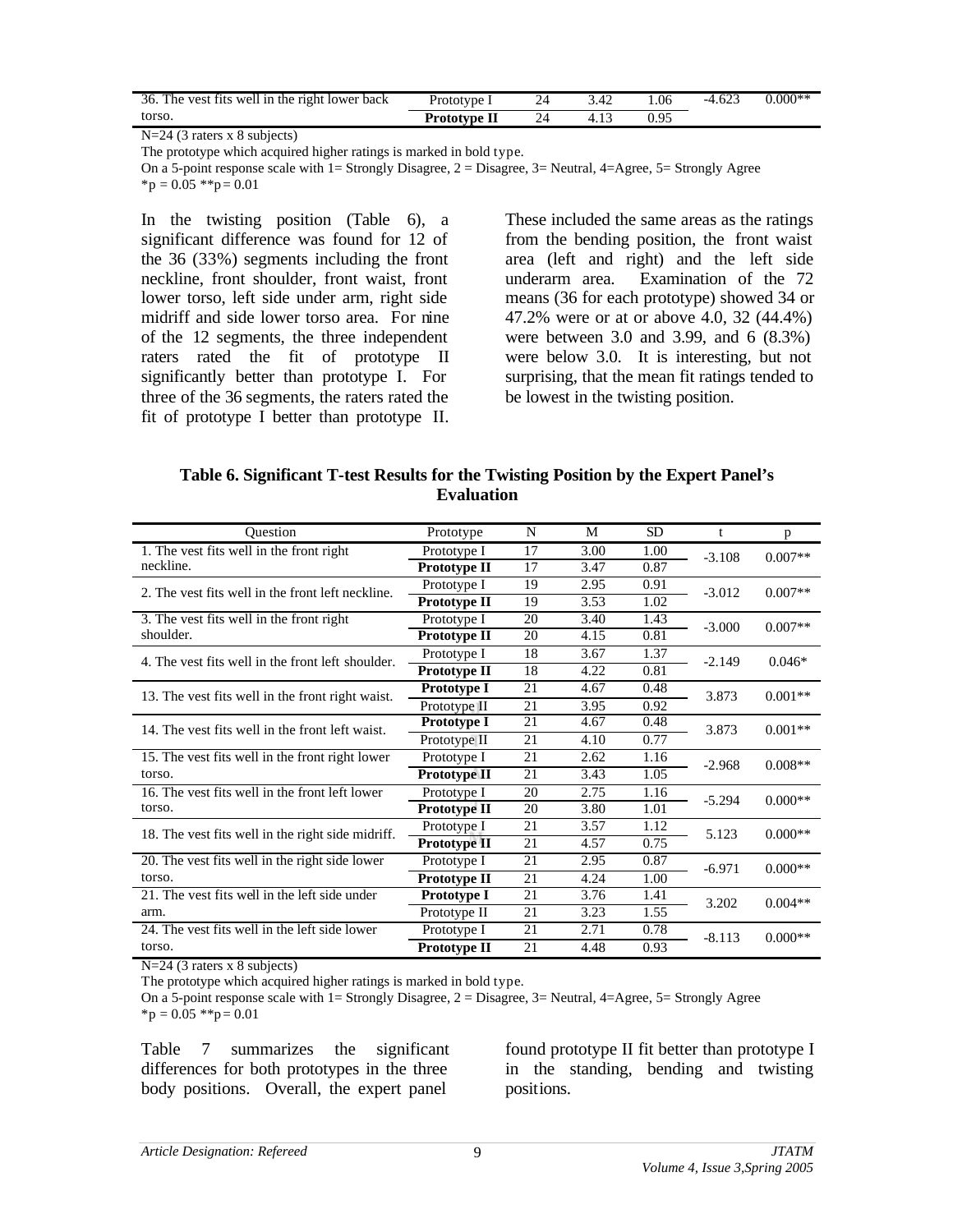|                                    | Front<br><b>Body Area</b> | Prototype<br>which received<br>higher rating             | <b>Side</b><br><b>Body Area</b> | Prototype<br>which received<br>higher rating | <b>Back</b><br><b>Body Area</b> | Prototype<br>which received<br>higher rating |
|------------------------------------|---------------------------|----------------------------------------------------------|---------------------------------|----------------------------------------------|---------------------------------|----------------------------------------------|
| <b>Standing</b><br><b>Position</b> | front shoulder            | Prototype II**                                           | side right<br>waist             | Prototype I*                                 | back neckline                   | Prototype II <sup>**</sup>                   |
|                                    | front upper<br>chest      | Prototype II**                                           | side lower<br>torso             | Prototype II**                               | back right<br>armscye           | Prototype II**                               |
|                                    | front midriff             | Prototype II <sup>**</sup>                               |                                 |                                              | back left<br>shoulder blade     | Prototype II**                               |
|                                    | front lower<br>torso      | Prototype II <sup>**</sup>                               |                                 |                                              | mid back                        | Prototype II**                               |
|                                    |                           |                                                          |                                 |                                              | back torso                      | Prototype II*                                |
| <b>Bending</b><br><b>Position</b>  | front neckline            | Prototype $II^{**}$                                      | left side under<br>arm          | Prototype $I^{**}$                           | mid back                        | Prototype II*                                |
|                                    | front shoulder            | Prototype II**                                           | side midriff                    | Prototype II**<br>$(\text{right})$ / *(left) | back torso<br>area              | Prototype $II**$                             |
|                                    | front armscye             | Prototype $II**$                                         | side lower<br>torso             | Prototype $II^{**}$                          |                                 |                                              |
|                                    | front waist               | Prototype I*                                             |                                 |                                              |                                 |                                              |
|                                    | front lower<br>torso      | Prototype II**                                           |                                 |                                              |                                 |                                              |
| <b>Twisting</b><br><b>Position</b> | front neckline            | Prototype II**                                           | left side under<br>arm          | Prototype I**                                |                                 |                                              |
|                                    | front shoulder            | Prototype II <sup>**</sup><br>$(\text{right})$ / *(left) | right side<br>midriff           | Prototype II <sup>**</sup>                   |                                 |                                              |
|                                    | front waist               | Prototype I**                                            | side lower<br>torso             | Prototype II**                               |                                 |                                              |
|                                    | front lower<br>torso      | Prototype II**                                           |                                 |                                              |                                 |                                              |

## **Table 7. Summary of Visual Fit Evaluation Using Significant T-test Results**

If right or left is not specified, it means both right and left area. For example, front shoulder includes right and left shoulders.

m

A T

M

This table includes items which showed significance at the 1% or 5% levels.

\* indicates an item which showed significant difference at the 5% level.

\*\* indicates an item which showed significant difference at the 1% level.

#### Intraclass Reliability

To evaluate the reliability among the three independent ratings for the visual fit, the intraclass correlation coefficient (ICC) was analyzed using SPSS. The intraclass coefficient assesses rating reliability by comparing the variability of different ratings of the same subject to the total variation across all ratings and all subjects. The particular model and definition of agreement selected was a two-way mixed model and consistency among raters. The two-way mixed model indicates that all judges of interest rate all targets (which is a random sample) and consistency indicates definition of agreement among raters. This is a mixed model since the judges represent a fixed effect and the targets represent a random effect. The underarm side area and the lower torso for prototype II were not included in the analysis since these areas

were problematic for raters. The procedure to modify the fit of prototype II resulted in a slight horizontal protrusion at the side underarm area and a small protrusion at the lower back torso area. Manifolds were removed at the lower center back area to insert a back stretch panel, resulting in a protrusion due to the stretch fabric accommodation of the manifolds. The underarm protrusion was caused by cutting vertically up the sides and inserting a Vshaped stretch panel. Two of the three raters considered the protrusions to be due to prototype construction rather than fit and therefore gave higher ratings than the third rater.

In general, the ICC results were lower than desired (slightly less than 10% were above 0.6). There are potential reasons for this. Different experiences and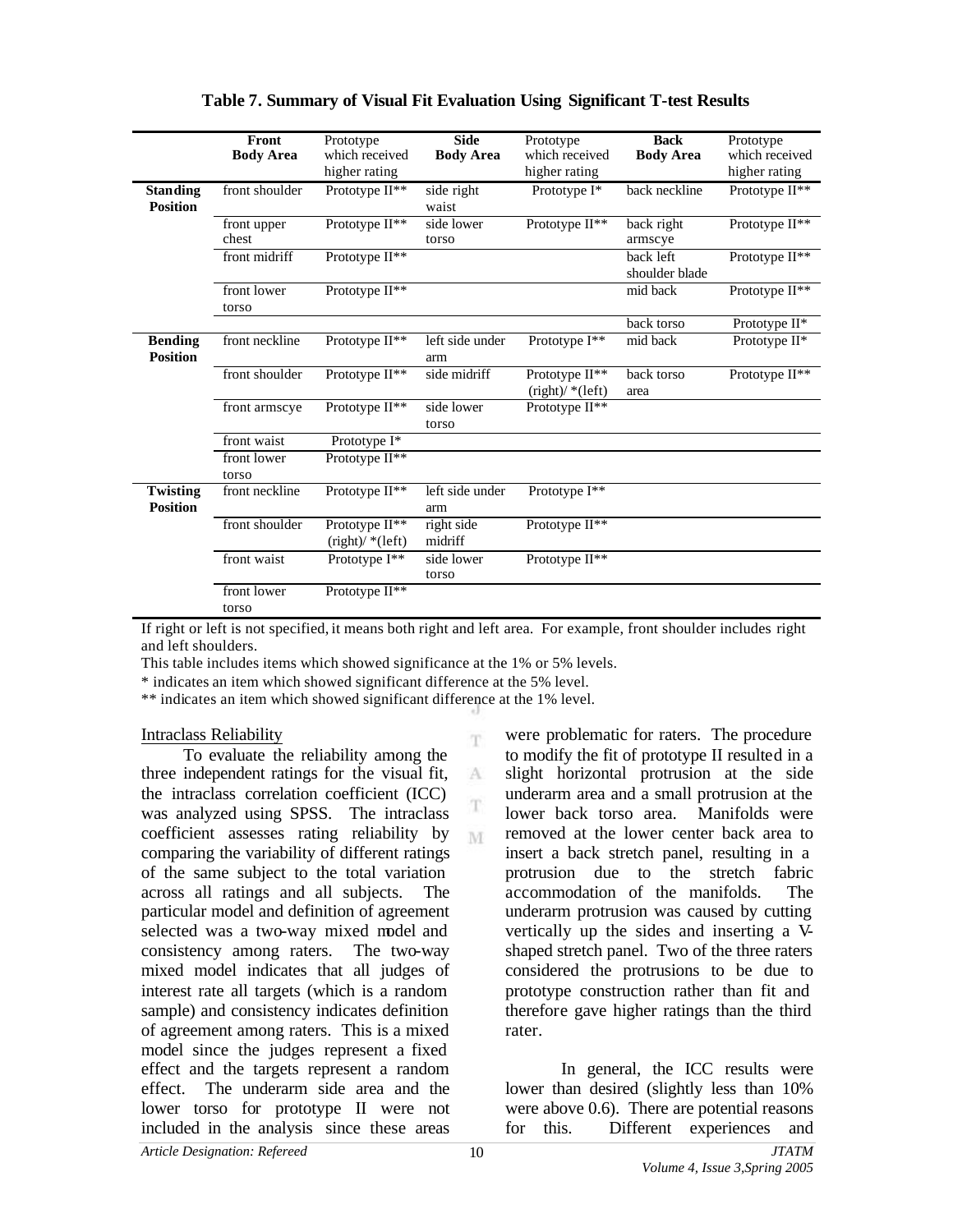expectations of fit characteristics among the raters would be one source of low ICCs. Some (but not all) of the raters had observed the poor fit of currently available liquid cooled vests, and this previous experience could have affected their evaluation of the prototypes. Some raters ignored the protrusion areas cased by the modification process, recognizing that the protrusion would not be present when the pattern was properly developed, but some evaluated it as a poor fit. Second, the specific areas listed for response on the instruments developed for the evaluation may have contributed to rater variability. For example, when inadequate fit in a section of the garment was assessed by a rater confusion as to which or how many specific areas to mark down could contribute to rater variation. Third, image loss of the visual scans in some body areas could have resulted in difficulties for some raters during evaluation. Since the 3D body scanner does not capture horizontal surfaces, there was image loss, especially in the shoulder area, for all three body positions, and image loss in the back and chest areas for the bending and twisting positions.

## **Conclusions and Implications**

Prototype vests I and II are similar in that they both cover the torso area and use identical fabric and tubing. However, they are quite different in terms of design features, tubing attachment techniques and characteristics of the tubing composite. Since sizing for both cooling vests was developed based on analyses from a 1988 army anthropometric study the relationship between the army personnel measurement data and the test group's measurement data were examined. The T-test analysis indicated no significant differences between the body measurements of the two groups, thus, suggesting that the army anthropometric database was a good proxy choice for measurement data for first responders in this study.

T-test results of the wearers' perceptions for prototypes I and II showed no significant differences in regard to perceived comfort, flexibility, tightness, movement restriction, and ease of adjustment. The subjects found donning and doffing prototype I (which required pulling the garment over the head) more difficult than donning and doffing prototype II (which zipped up the front). Additionally, the tubing webs inside the prototype was perceived as fragile by the participants.

The T-test analyses of the visual scan data found significant differences between the prototypes for many body segments and positions. Prototype II achieved significantly higher marks for 19 of 36 segments in the standing position, 16 of 36 segments in the bending position and 9 of 36 segments in the twisting position; a total of 40.7% of the segments assessed overall. Prototype I achieved significantly higher marks for 1 of 36 in the standing position, 3 of 36 in the bending and 3 of 36 in the twisting position; a total of 6.5% overall. These results suggest that even though prototype II used a 3-layer composite fabrication method, the prototype provided adequate flexibility to maintain good fit in the bending and twisting positions. It is noteworthy that the body segments for which prototype I acquired better ratings were front right waist in the standing position, front waist and left side underarm in the bending position and front waist and left side underarm in the twisting position. It appears that the stretch waist belt helped hold the vest tight around the waist area while the subjects were bending or twisting. Overall, the experts' visual fit ratings for both prototypes for most body segments in three different positions were quite high, suggesting that the fit of both prototypes was quite good and that the use of an anthropometric database was appropriate for achieving tight fit for a mass produced garment.

The 3D body scanner, although designed as a measurement tool, was a useful tool for fit evaluation. There were several advantages of using the 3D body scanner for fit evaluation including convenience and accuracy. The visual fit evaluation process was not limited by time,

 $J$ 

T

A

T M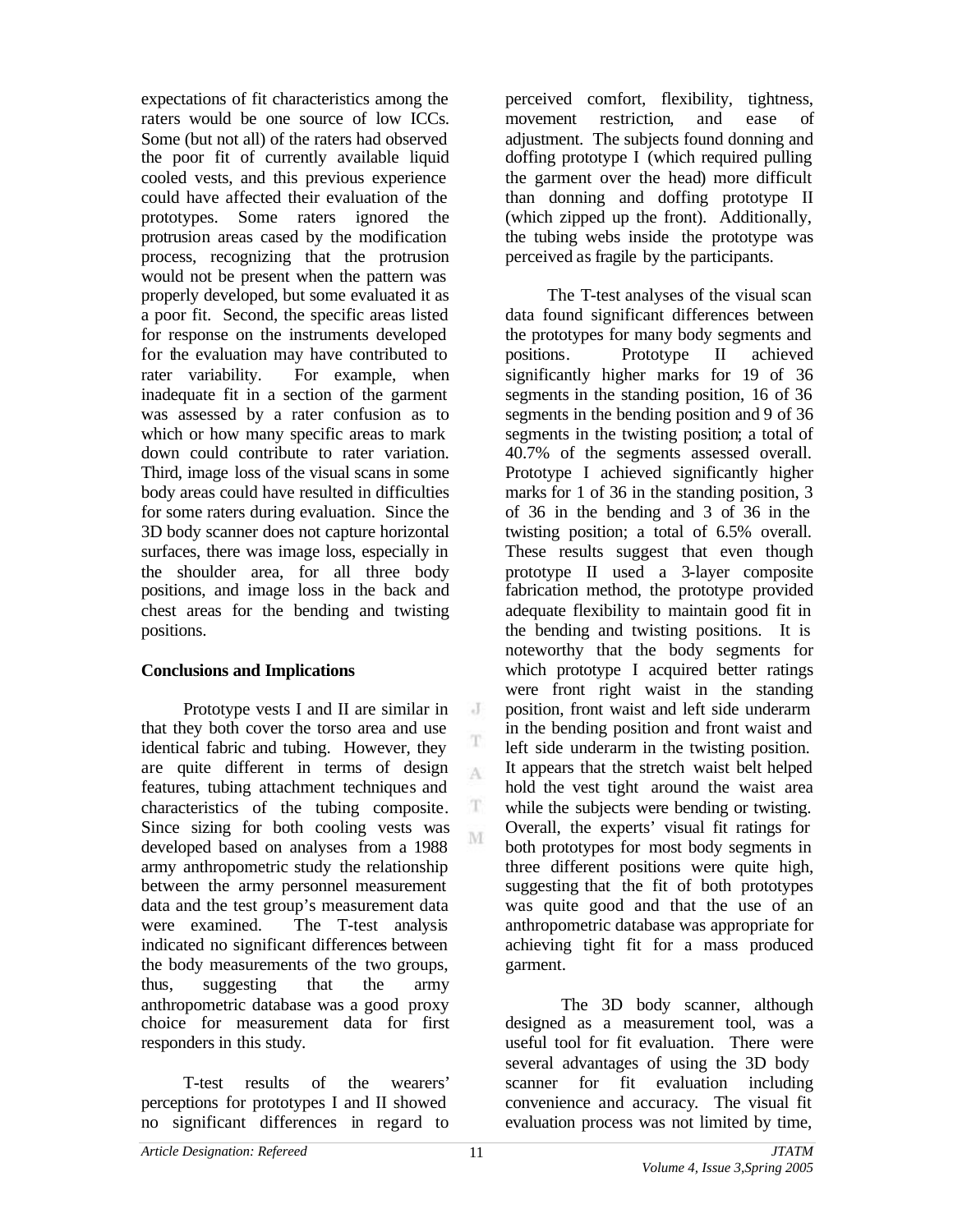place nor subject availability. At any time, the expert panel could evaluate the fit of any subject by looking at the scanned files in detail as many times as they desired without concerns about subject fatigue. Since the scans were viewed as a neutral monochromatic image the subtle changes in shape were not obscured by variation in color. Additionally, the zooming function enabled specific body areas to be seen in detail and it allowed the raters to evaluate fit more precisely. This study demonstrated that the 3D body scanner could be used as a fit evaluation tool. The results of the inter rater reliability suggest that more emphasis should be placed on training the expert panel and developing the evaluation instrument and response scale to improve reliability.

However, the 3D body scanner equipment had certain disadvantages as well. The 3D scanner only captures information about the surface of the garment. For this study the thickness of both prototypes and the irregularity of the surface of prototype I resulted in some difficulty in evaluating the fit by visual evaluation. Complementary cross sectional data that examined the actual distance from the skin to the inner fabric of the prototype would help solve this problem.

Generally the scanner proved to be a valuable tool for objectively rating and comparing the fit of the cooling vests. This tool can be a valuable addition to analysis procedures for other functional apparel items.

## **Acknowledgement**

This research is supported under Award MIPT-106-113-2000-021 from the National Memorial Institute for the Prevention of Terrorism (MIPT), previously through the National Institute of Justice, and since Summer 2003, through the Department of Homeland Security and the Oklahoma State University Agricultural Experiment Station (AES).

#### **References**

- Areskog, N., Dahlback, G., Nilsson, L., & Spangberg, C. (1986). *Heat stress in fighter pilots when using a ventilated immersion with NBC protection* (Rep. No.6). Sweden: Swedish Forsvarets Materielverk (Defence Material Administrational Testing Directorate).
- Crockford, G. M., & Lee, D. E. (1967). Heat-protective ventilated jackets: A comparison of humid and dry ventilating air. *British Journal of Medicine, 24*, 52-59.
- Duncan, J. & Konz, S. (1975). Design and evaluation of a personal dry-ice cooling jacket*. Human Factors Society (pp. 359-363)*. Santa Monica, CA.
- Frim, J. (1986). Head cooling is desirable but not essential for preventing heat strain in pilots. *Aviation, Space and Environmental Medicine, 60*, 1056- 1062.
- Gordon, C., Churchill, T., Clauser, C. E., Bradtmiller, B., McConville, J. T., Tebbetts, I., & Walker, R.A. (1989). *1988 anthropometric survey of U.S. Army personnel: Methods and summary statistics* (No. Natick-TR-89-044). Natick, MA: U.S. Army Natick Research & Design Center.
- Mucke, G. (1982). Op cit Nicholl A G Mck et al (1983).
- Nam, J. (2004). Development, modification, and fit analysis of liquid cooled vest prototypes using 3D body scanner. Master thesis, Oklahoma State University, Stillwater, OK.
- Nunneley, S. (1970). Water cooled garments: A Review. *Space Life Sciences, 2,* 335-360.
- Pimental, N., Cosimini, H., Sawka, M., & Wenger, C. (1987). Effectiveness of

 $J$ 

T

A

 $\mathcal{T}$ 

M